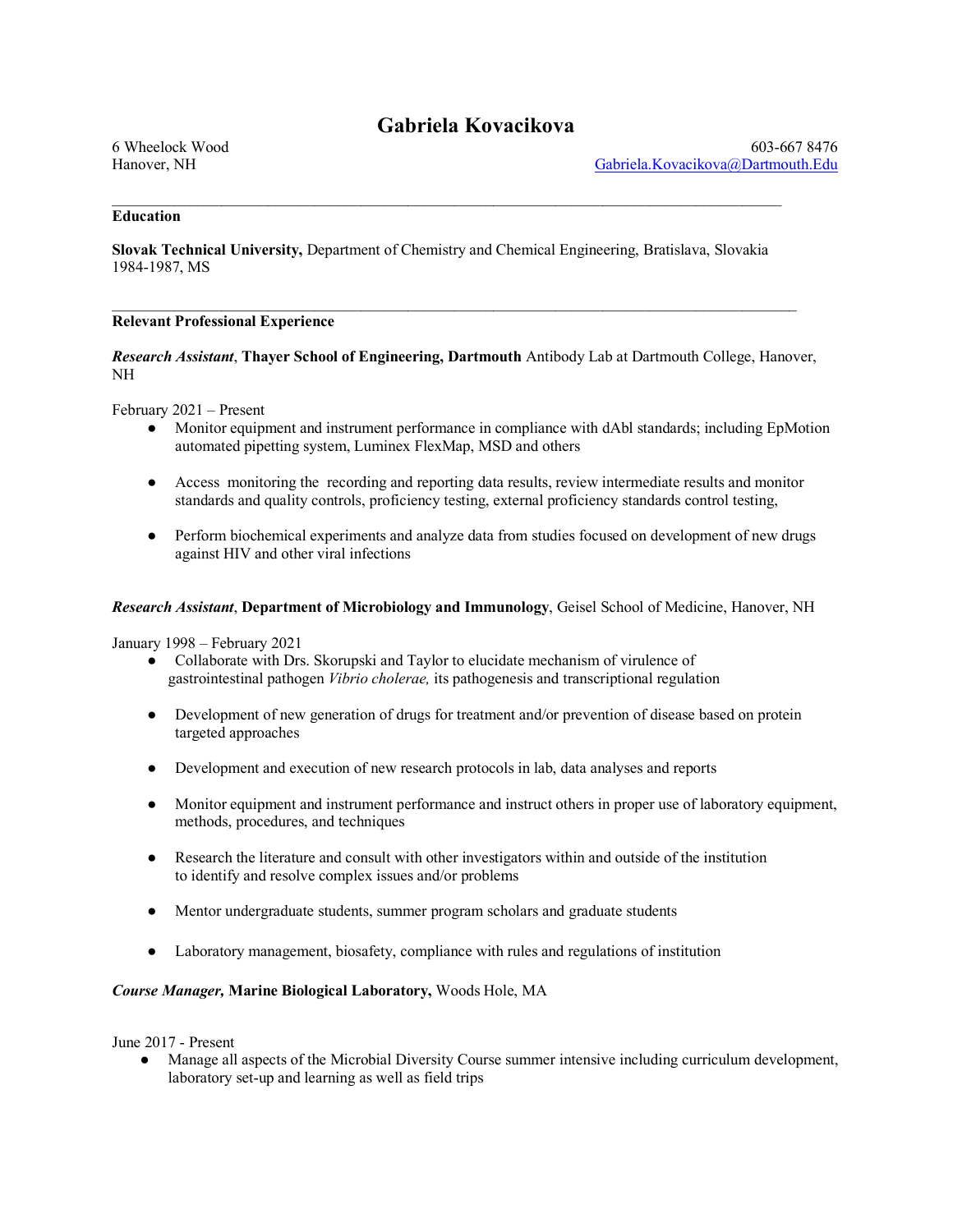- Foster interdisciplinary collaboration within the Marine Biological Laboratory as well as other Woods Hole institutes (WHOI, NOAA)
- Mentor students in development of research protocols, result analyses and publication

## *Visiting Student,* **University of Wurzburg,** Wurzburg, Germany

May 1996 - May 1997

● Working with member of the Department of Biochemistry to further research regarding suppressors of tRNA in *Arabidopsis* and *Nicotiana*

#### **Trainings and Languages**

*Certifications:* DOT training for shipment of biological and hazardous material, Radiation safety training, Biosafety level 2 training, Hazardous Waste management training, Laboratory Safety training, Institutional Animal Care training,

*Languages:* Fluent in Slovak, Czech and Russian.

## **Professional skills**

DNA manipulations: DNA extraction, cloning, expression, primer design, EMSA, microarrays design and analysis, sequencing, mutagenesis, ELISA, RACE

 $\mathcal{L}_\mathcal{L} = \{ \mathcal{L}_\mathcal{L} = \{ \mathcal{L}_\mathcal{L} = \{ \mathcal{L}_\mathcal{L} = \{ \mathcal{L}_\mathcal{L} = \{ \mathcal{L}_\mathcal{L} = \{ \mathcal{L}_\mathcal{L} = \{ \mathcal{L}_\mathcal{L} = \{ \mathcal{L}_\mathcal{L} = \{ \mathcal{L}_\mathcal{L} = \{ \mathcal{L}_\mathcal{L} = \{ \mathcal{L}_\mathcal{L} = \{ \mathcal{L}_\mathcal{L} = \{ \mathcal{L}_\mathcal{L} = \{ \mathcal{L}_\mathcal{$ 

RNA manipulations: RNA extractions, RT PCR, real time PCR

Biochemistry: purification of recombinant proteins, functional assays, Western blotting, spot blotting, protein gels and their analyses , footprinting

Microbiology techniques: bacterial cell culture proliferation, enrichments, purification, selection and various screens, microelectrodes system UNISENSE

## **Publications**

Structural basis for virulence regulation in *Vibrio cholerae* by unsaturated fatty acid components of bile. Cruite JT, Kovacikova G, Clark KA, Woodbrey AK, Skorupski K, Kull FJ. Commun Biol. 2019 Nov 28;2:440. doi: 10.1038/s42003-019-0686-x. eCollection 2019.

 $\mathcal{L}_\text{max}$ 

A Modified ToxT Inhibitor Reduces *Vibrio cholerae* Virulence in Vivo. Woodbrey AK, Onyango EO, Kovacikova G, Kull FJ, Gribble GW. Biochemistry. 2018 Sep 25;57(38):5609-5615. doi: 10.1021/acs.biochem.8b00667. Epub 2018 Sep 12.

Identification of a Small Molecule Activator for AphB, a LysR-Type Virulence Transcriptional Regulator in *Vibrio cholerae.*

Privett BR, Pellegrini M, Kovacikova G, Taylor RK, Skorupski K, Mierke D, Kull FJ. Biochemistry. 2017 Jul 25;56(29):3840-3849. doi: 10.1021/acs.biochem.7b00337. Epub 2017 Jul 11.

A new class of inhibitors of the AraC family virulence regulator *Vibrio cholerae* ToxT. Woodbrey AK, Onyango EO, Pellegrini M, Kovacikova G, Taylor RK, Gribble GW, Kull FJ. Sci Rep. 2017 Mar 23;7:45011. doi: 10.1038/srep45011.

Architecture of the *Vibrio cholerae* toxin-coregulated pilus machine revealed by electron cryotomography. Chang YW, Kjær A, Ortega DR, Kovacikova G, Sutherland JA, Rettberg LA, Taylor RK, Jensen GJ.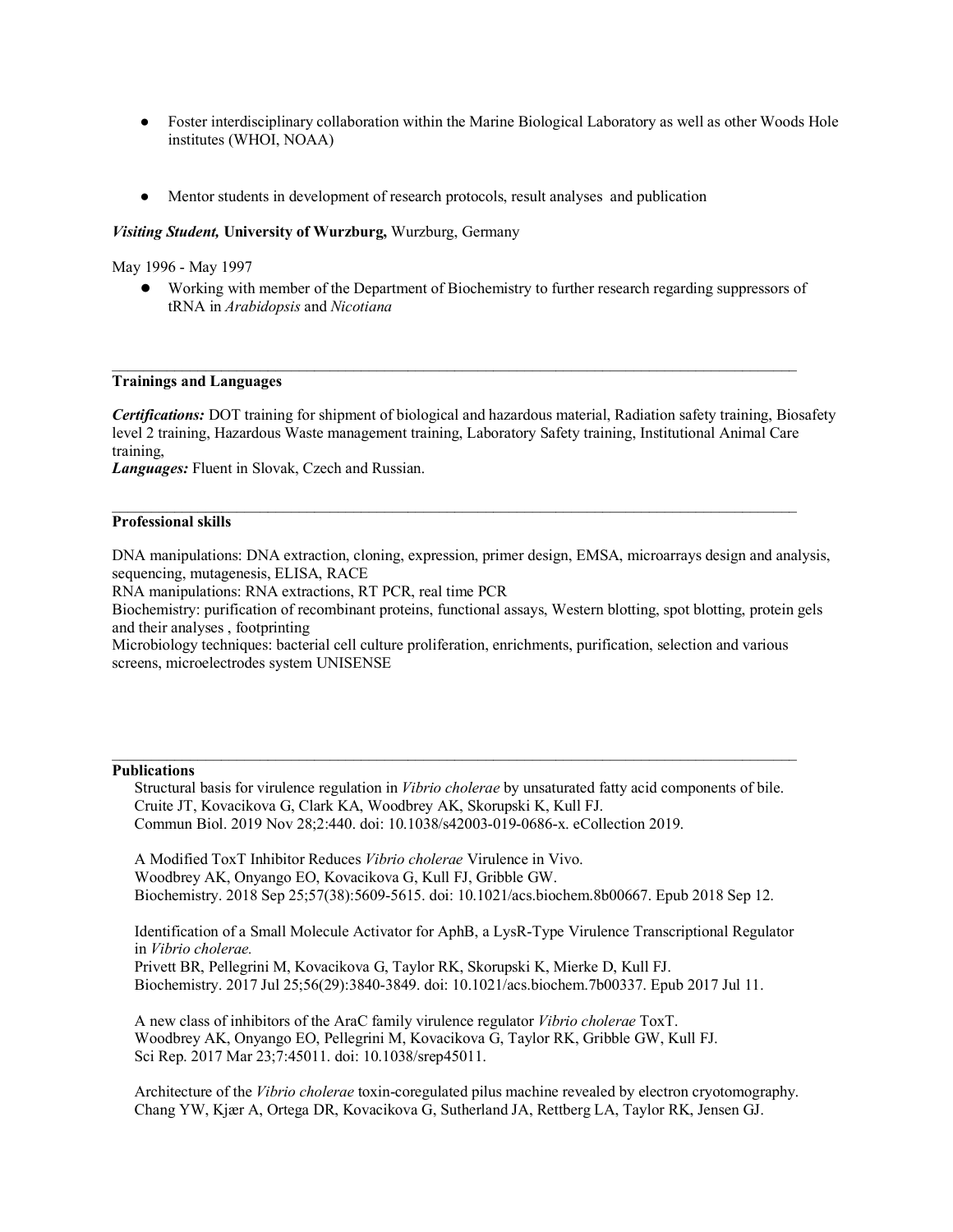Nat Microbiol. 2017 Feb 6;2:16269. doi: 10.1038/nmicrobiol.2016.269.

The Fatty Acid Regulator FadR Influences the Expression of the Virulence Cascade in the El Tor Biotype of *Vibrio cholerae* by Modulating the Levels of ToxT via Two Different Mechanisms. Kovacikova G, Lin W, Taylor RK, Skorupski K. J Bacteriol. 2017 Mar 14;199(7). pii: e00762-16. doi: 10.1128/JB.00762-16. Print 2017 Apr 1.

The *Vibrio cholerae* Minor Pilin TcpB Initiates Assembly and Retraction of the Toxin-Coregulated Pilus. Ng D, Harn T, Altindal T, Kolappan S, Marles JM, Lala R, Spielman I, Gao Y, Hauke CA, Kovacikova G, Verjee Z, Taylor RK, Biais N, Craig L.

PLoS Pathog. 2016 Dec 19;12(12):e1006109. doi: 10.1371/journal.ppat.1006109. eCollection 2016 Dec.

Origins of pandemic *Vibrio cholerae* from environmental gene pools. Shapiro BJ, Levade I, Kovacikova G, Taylor RK, Almagro-Moreno S. Nat Microbiol. 2016 Dec 19;2:16240. doi: 10.1038/nmicrobiol.2016.240.

The 40-residue insertion in *Vibrio cholerae* FadR facilitates binding of an additional fatty acyl-CoA ligand. Shi W, Kovacikova G, Lin W, Taylor RK, Skorupski K, Kull FJ. Nat Commun. 2015 Jan 21;6:6032. doi: 10.1038/ncomms7032.

Characterization of BreR interaction with the bile response promoters breAB and breR in *Vibrio cholerae.* Cerda-Maira FA, Kovacikova G, Jude BA, Skorupski K, Taylor RK. J Bacteriol. 2013 Jan;195(2):307-17. doi: 10.1128/JB.02008-12. Epub 2012 Nov 9.

The crystal structure of AphB, a virulence gene activator from *Vibrio cholerae*, reveals residues that influence its response to oxygen and pH. Taylor JL, De Silva RS, Kovacikova G, Lin W, Taylor RK, Skorupski K, Kull FJ.

Mol Microbiol. 2012 Feb;83(3):457-70. doi: 10.1111/j.1365-2958.2011.07919.x. Epub 2012 Jan 10.

Characterization of *Vibrio cholerae* O1 El Tor biotype variant clinical isolates from Bangladesh and Haiti, including a molecular genetic analysis of virulence genes. Son MS, Megli CJ, Kovacikova G, Qadri F, Taylor RK.

J Clin Microbiol. 2011 Nov;49(11):3739-49. doi: 10.1128/JCM.01286-11. Epub 2011 Aug 31.

The LysR-type virulence activator AphB regulates the expression of genes in *Vibrio cholerae* in response to low pH and anaerobiosis.

Kovacikova G, Lin W, Skorupski K.

J Bacteriol. 2010 Aug;192(16):4181-91. doi: 10.1128/JB.00193-10. Epub 2010 Jun 18.

Integration host factor positively regulates virulence gene expression in *Vibrio cholerae*. Stonehouse E, Kovacikova G, Taylor RK, Skorupski K. J Bacteriol. 2008 Jul;190(13):4736-48. doi: 10.1128/JB.00089-08. Epub 2008 May 2.

Crystal structure of the *Vibrio cholerae* quorum-sensing regulatory protein HapR. De Silva RS, Kovacikova G, Lin W, Taylor RK, Skorupski K, Kull FJ. J Bacteriol. 2007 Aug;189(15):5683-91. Epub 2007 May 25.

The quorum sensing regulator HapR downregulates the expression of the virulence gene transcription factor AphA in *Vibrio cholerae* by antagonizing Lrp- and VpsR-mediated activation. Lin W, Kovacikova G, Skorupski K. Mol Microbiol. 2007 May;64(4):953-67.

Dual regulation of genes involved in acetoin biosynthesis and motility/biofilm formation by the virulence activator AphA and the acetate-responsive LysR-type regulator AlsR in *Vibrio cholerae.* Kovacikova G, Lin W, Skorupski K.